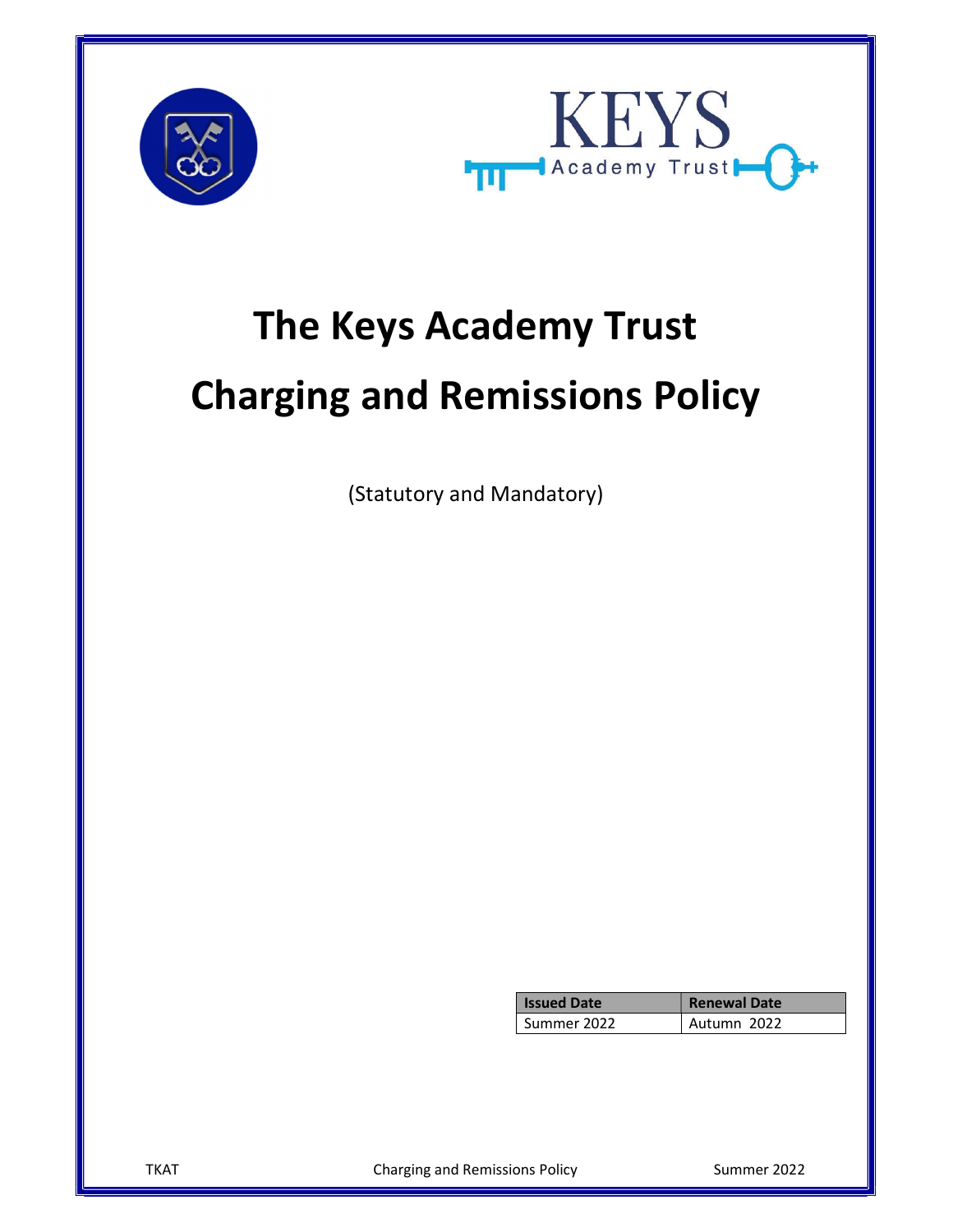# Contents

We are a family of distinctive schools at the heart of the diverse communities we serve. In line with our Christian ethos, we aspire to excellent learning and pastoral care for pupils and staff and are committed to being open and welcoming to all.

# STATUTORY AND MANDATORY TRUST POLICY

All schools must adopt this policy. This policy is approved centrally and binding on the LGB's from the date of Board approval. The policy must be displayed on the school's website.

All schools should update the Appendix for their local circumstances.

#### 1. Aims

Our school aims to:

- Have robust, clear processes in place for charging and remissions
- Clearly set out the types of activity that can be charged for and when charges will be made

#### 2. Legislation and guidance

This policy is based on advice from the Department for Education (DfE) on charging for school activities and the Education Act 1996, sections 449-462 of which set out the law on charging for school activities in England. Academies are required to comply with this Act through their funding agreements.

This policy complies with our funding agreement and articles of association.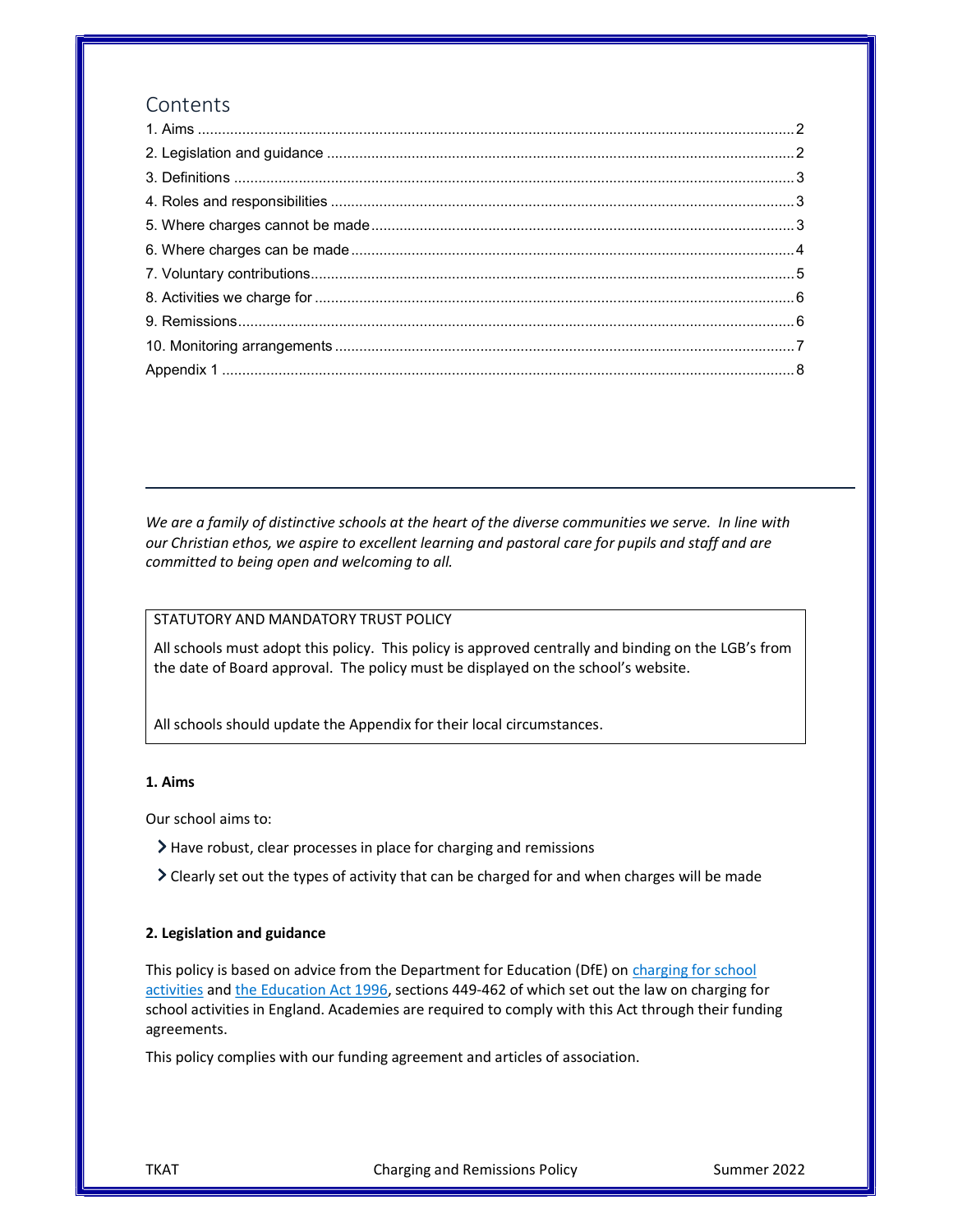#### 3. Definitions

- Charge: a fee payable for specifically defined activities
- Remission: the cancellation of a charge which would normally be payable

# 4. Roles and responsibilities

# 4.1 The Trust board

The Trust board has overall responsibility for approving the charging and remissions policy.

Monitoring the implementation of this policy has been delegated to the Finance Committee of each school.

#### 4.2 Headteachers

The headteacher is responsible for ensuring staff are familiar with the charging and remissions policy, and that it is being applied consistently.

# 4.3 Staff

Staff are responsible for:

- $\sum$  Implementing the charging and remissions policy consistently
- Notifying the headteacher of any specific circumstances which they are unsure about or where they are not certain if the policy applies

The school will provide staff with appropriate training in relation to this policy and its implementation.

# 4.4 Parents

Parents are expected to notify staff or the headteacher of any concerns or queries regarding the charging and remissions policy.

# 5. Where charges cannot be made

Below we set out what we cannot charge for:

# 5.1 Education

- > Admission applications
- Education provided during school hours (including the supply of any materials, books, instruments or other equipment)
- $\geq$  Education provided outside school hours if it is part of:
	- The national curriculum
	- A syllabus for a prescribed public examination that the pupil is being prepared for at the school
	- Religious education
- $\geq$  Instrumental or vocal tuition, for pupils learning individually or in groups, unless the tuition is provided at the request of the pupil's parent
- Entry for a prescribed public examination if the pupil has been prepared for it at the school
- $\geq$  Examination re-sit(s) if the pupil is being prepared for the re-sit(s) at the school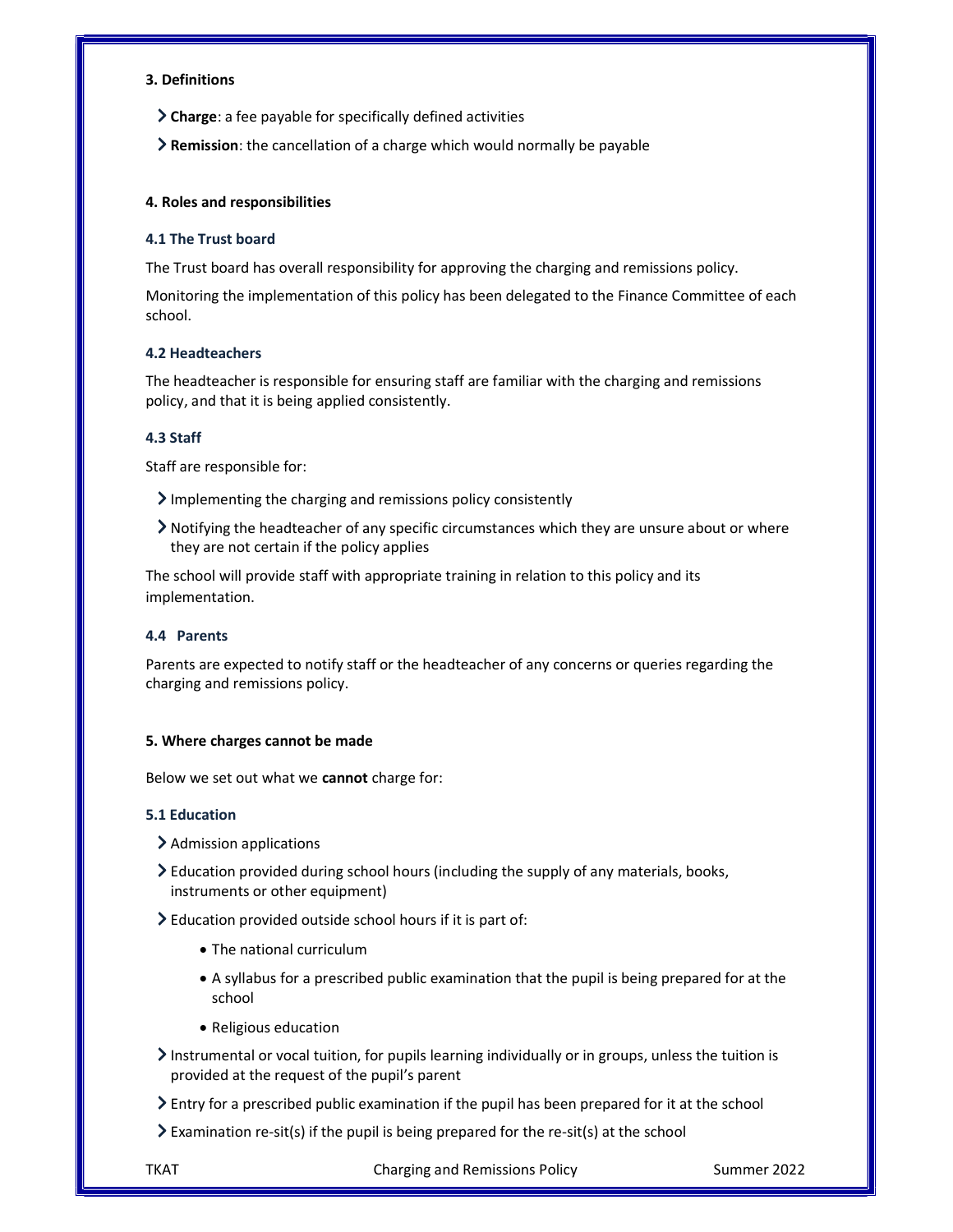#### 5.2 Transport

- $\sum$  Transporting registered pupils to or from the school premises, where the local authority has a statutory obligation to provide transport
- Transporting registered pupils to other premises where the governing board or local authority has arranged for pupils to be educated
- Transport that enables a pupil to meet an examination requirement when he or she has been prepared for that examination at the school
- > Transport provided in connection with an educational visit

#### 5.3 Residential visits

- $\geq$  Education provided on any visit that takes place during school hours
- Education provided on any visit that takes place outside school hours if it is part of:
	- The national curriculum
	- A syllabus for a prescribed public examination that the pupil is being prepared for at the school
	- Religious education
	- Supply teachers to cover for those teachers who are absent from school accompanying pupils on a residential visit

#### 6. Where charges can be made

Below we set out what we can charge for:

#### 6.1 Education

- Any materials, books, instruments or equipment, where the child's parent wishes him or her to own them
- Optional extras (see section 6.2)
- Music and vocal tuition, in limited circumstances (see section 6.3)
- $\geq$  Certain early years provision
- Community facilities
- $\geq$  Examination re-sit(s) if the pupil is being prepared for the re-sit(s) at the school and the pupil fails, without good reason, to meet any examination requirement for a syllabus

#### 6.2 Optional extras

We are able to charge for activities known as 'optional extras'. In these cases, schools can charge for providing materials, books, instruments or equipment. The following are optional extras:

Education provided outside of school time that is not part of:

- The national curriculum
- A syllabus for a prescribed public examination that the pupil is being prepared for at the school
- Religious education
- Examination entry fee(s) if the registered pupil has not been prepared for the examination(s) at the school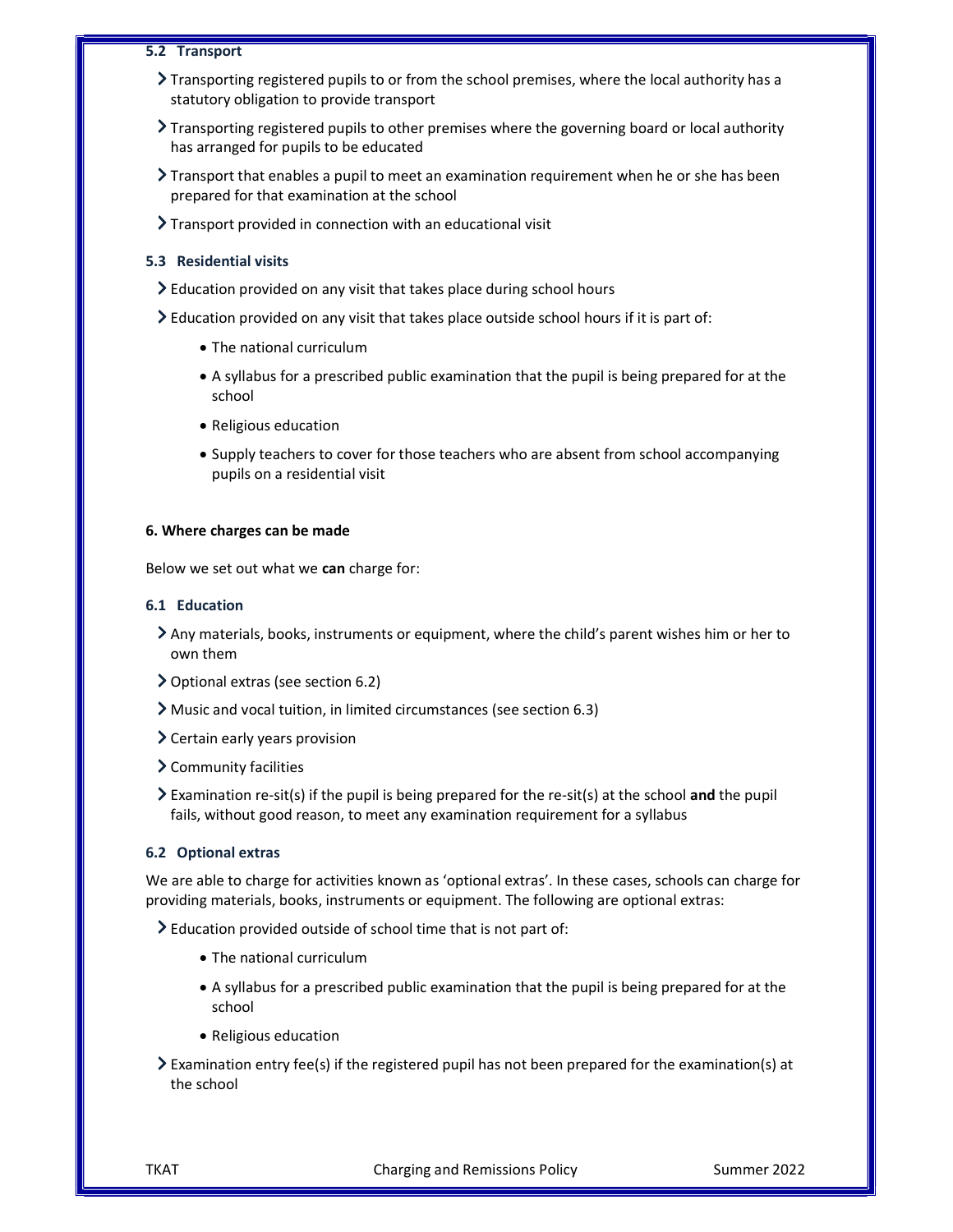- Transport (other than transport that is required to take the pupil to school or to other premises where the local authority or governing board has arranged for the pupil to be provided with education)
- $\geq$  Board and lodging for a pupil on a residential visit
- Extended day services offered to pupils (such as breakfast clubs, after-school clubs, tea and supervised homework sessions)

When calculating the cost of optional extras, an amount may be included in relation to:

- Any materials, books, instruments or equipment provided in connection with the optional extra
- If  $\sum$  The cost of buildings and accommodation
- > Non-teaching staff
- Teaching staff engaged under contracts for services purely to provide an optional extra (including supply teachers engaged specifically to provide the optional extra)
- The cost, or an appropriate proportion of the costs, for teaching staff employed to provide tuition in playing a musical instrument, or vocal tuition, where the tuition is an optional extra

Any charge made in respect of individual pupils will not be greater than the actual cost of providing the optional extra activity, divided equally by the number of pupils participating.

Any charge will not include an element of subsidy for any other pupils who wish to take part in the activity but whose parents are unwilling or unable to pay the full charge.

In cases where a small proportion of the activity takes place during school hours, the charge cannot include the cost of alternative provision for those pupils who do not wish to participate.

Parental agreement is necessary for the provision of an optional extra which is to be charged for.

# 6.3 Music tuition

Schools can charge for vocal or instrumental tuition provided either individually or to groups of pupils, provided that the tuition is provided at the request of the pupil's parent.

Charges may not exceed the cost of the provision, including the cost of the staff giving the tuition.

Charges cannot be made:

- $\triangleright$  If the teaching is an essential part of the national curriculum
- If the teaching is provided under the first access to the Key Stage 2 instrumental and vocal tuition programme
- $\triangleright$  For a pupil who is looked after by a local authority

# 6.4 Residential visits

We can charge for board and lodging on residential visits, but the charge must not exceed the actual cost.

# 7. Voluntary contributions

As an exception to the requirements set out in section 5 of this policy, the school is able to ask for voluntary contributions from parents to fund activities during school hours which would not otherwise be possible.

Some activities for which schools may ask parents for voluntary contributions include:

- school trips
- residential trips
- sports activities.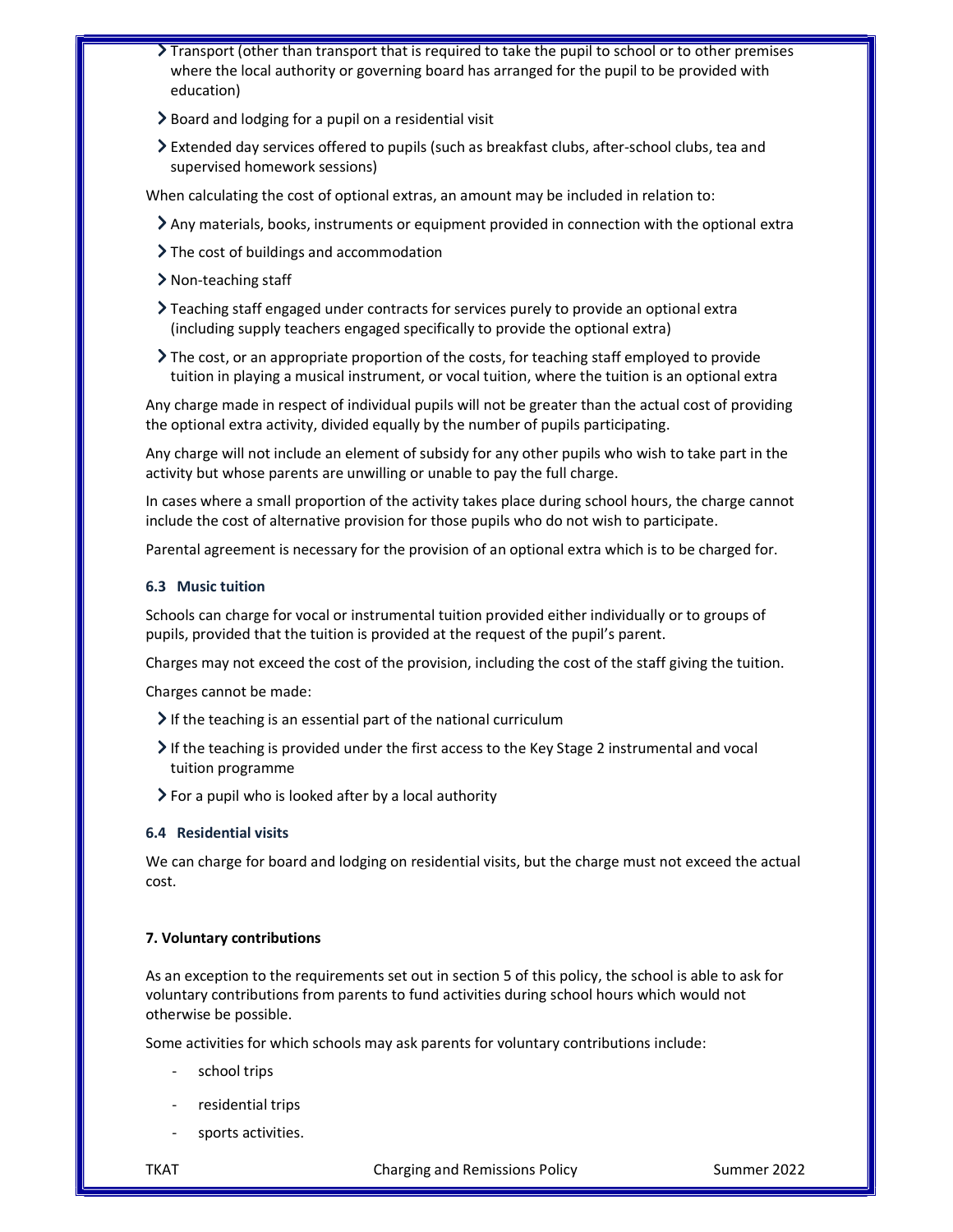# There is no obligation for parents to make any contribution, and no child will be excluded from an activity if their parents are unwilling or unable to pay.

If the school is unable to raise enough funds for an activity or visit, then it will be cancelled.

#### 8. Activities we charge for

Schools can charge for the following activities:

Lunch Club for Nursery pupils.

Additional sessions for Nursery pupils.

Breakfast Club (this could be via external providers).

After-School Club (this could be via external providers)

Sports and extra-curricular clubs (this could be via external providers)

For regular activities, the charges for each activity will be determined by the local governing board and reviewed in May each year. Parents will be informed of the charges for the coming year in July each year.

The charges for the school are attached in Appendix 1.

#### 9. Remissions

In some circumstances the school may not charge for items or activities set out in sections 6 and 8 of this policy. This will be at the discretion of the governing board and will depend on the activity in question.

#### 9.1 Remissions for residential visits

Parents who can prove they are in receipt of any of the following benefits will be exempt from paying the cost of board and lodging for residential visits:

- > Income Support
- > Income-based Jobseeker's Allowance
- Income-related Employment and Support Allowance
- Support under part VI of the Immigration and Asylum Act 1999
- > The guaranteed element of Pension Credit
- Child Tax Credit (provided that Working Tax Credit is not also received and the family's annual gross income does not exceed £16,190)
- Working Tax Credit run-on (this is paid for 4 weeks after an individual stops qualifying for Working Tax Credit)
- Universal Credit (if the application was made on or after 1 April 2018, the family's income must be less than £7,400 per year – after tax and not including any benefits)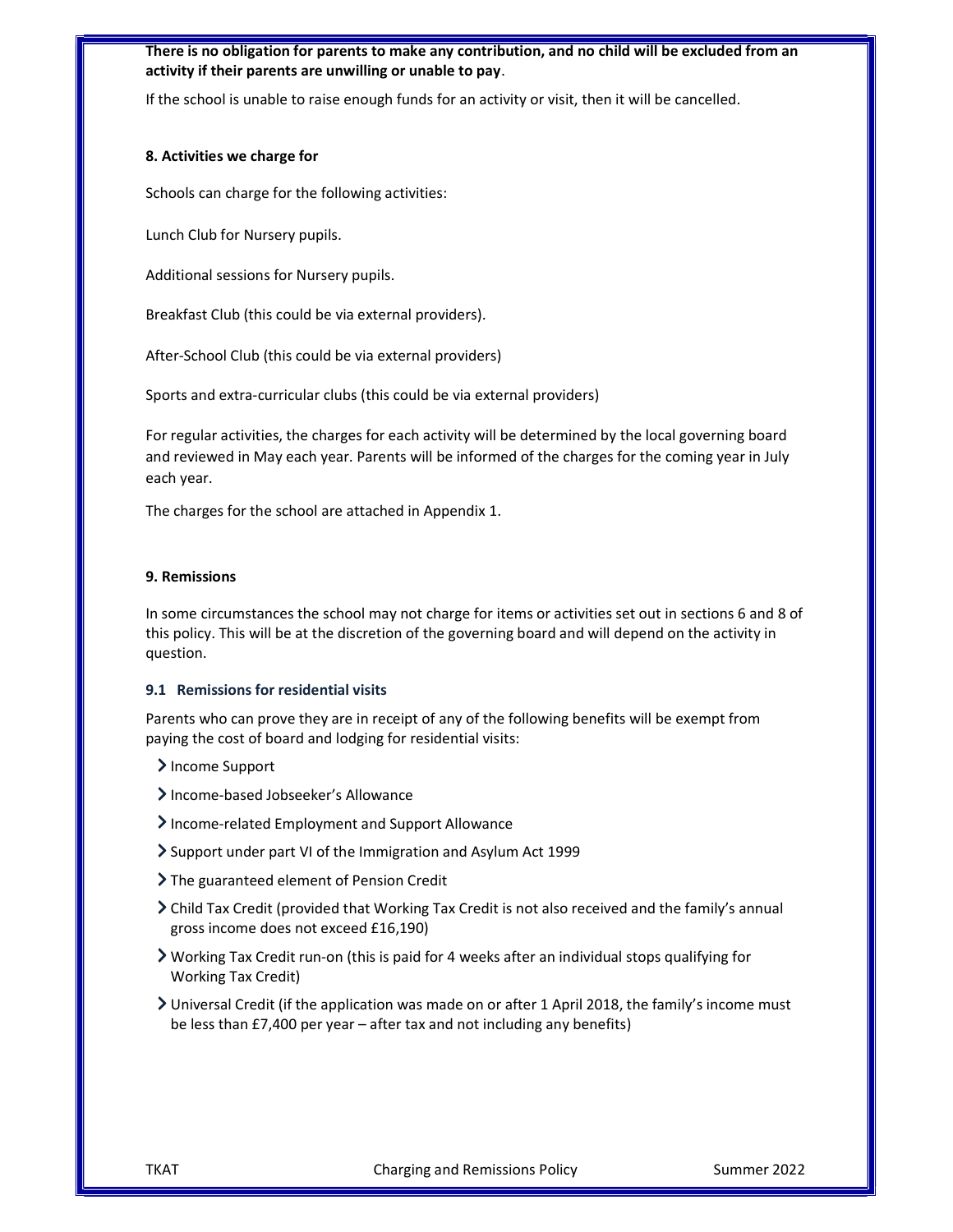# 10. Monitoring arrangements

The Headteacher and Operations/Business Manager monitors charges and remissions, and ensures these comply with this policy.

This policy will be reviewed by the CEO and CFO every year.

At every review, the policy will be approved by the Trust Finance and Audit Committee.